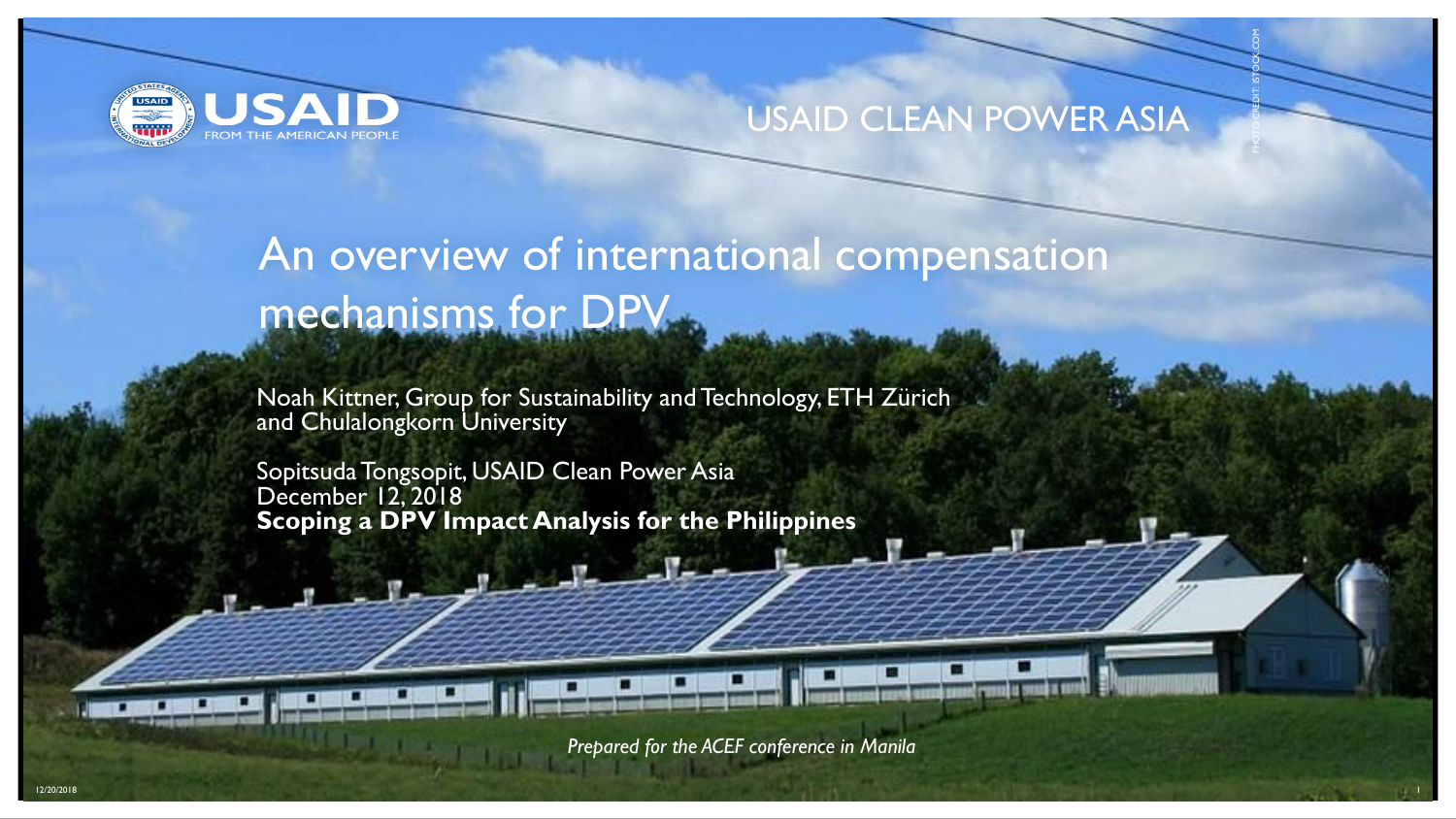# **Outline**

- International Comparison (Germany, California, Malaysia, Thailand)
	- –Net metering
	- –Buy all, sell all
	- –Net billing
- Policy transition
- Drivers for the transition
- Observations about current motivations and challenges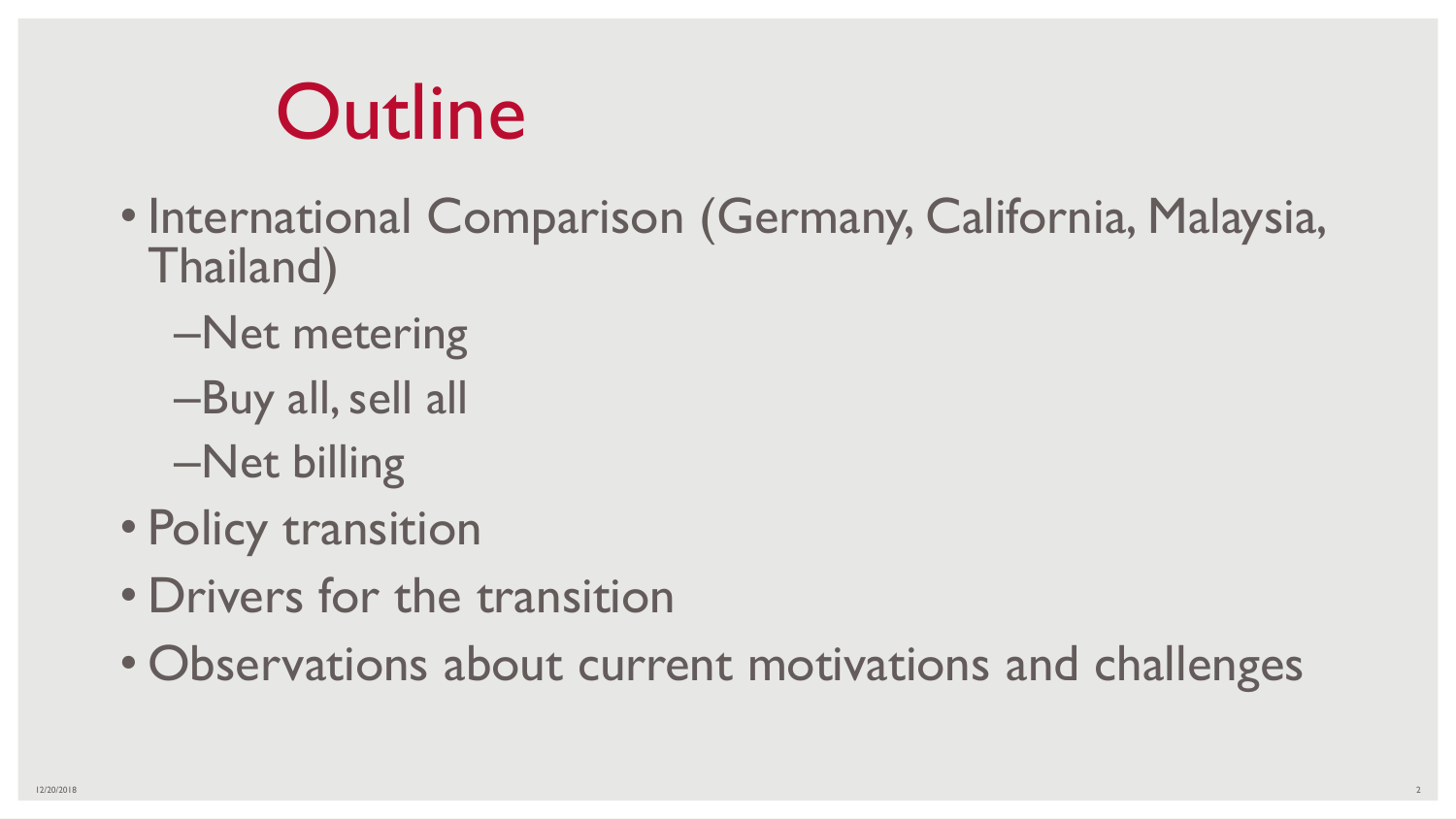### Policy transition from net energy metering to net billing and selfconsumption

- International transition from net energy metering
	- –Issue of direct kWh credit versus including timing of generation and retail rates
- Early countries try to incentivize adoption and deployment of new technology
	- –German Feed-in Tariff
- Ultimately how do utilities value kWh at different times and avoid grid defection
- Emergence of "buy-all sell all" and "net billing"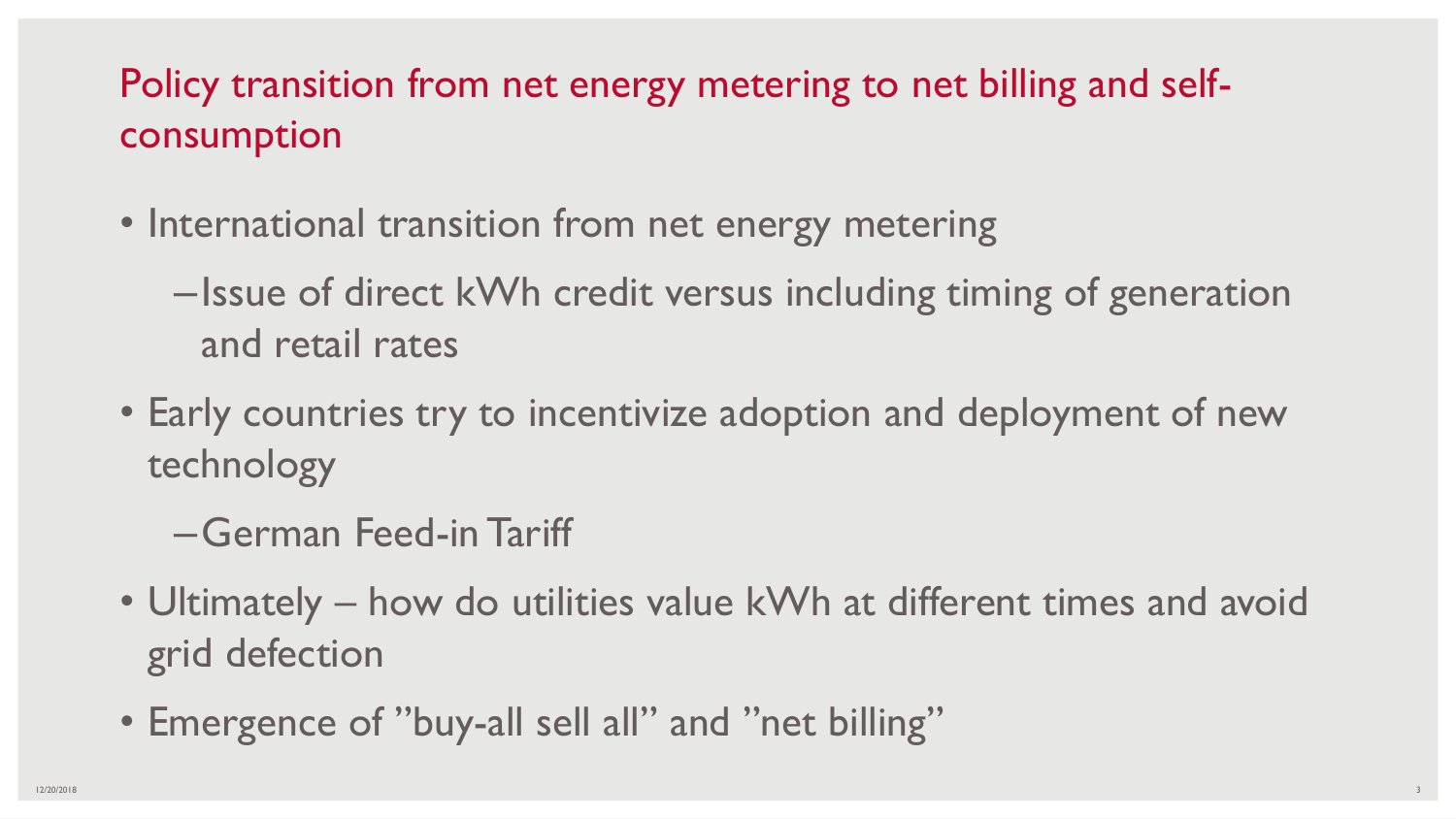# California's Experience

- Transition to Net Metering 2.0
	- Recently changed compensation to closely reflect retail rates
	- TOU rates for residential customers
		- Identify peak period beginning at 4 PM (real peak is around 6 PM)
- Grandfathering net metering scheme for 5 years for residential and 10 years for other customers in transition
- Takes advantage of TOU pricing for utilities to manage system more efficiently
	- Innovative approaches to deal with duck curve and grid flexibility
	- Surplus of daytime power
- Challenge: US states have different net metering and billing policies that vary by state and across grid balancing authorities!
- Time of use pricing helps manage utility cost recovery.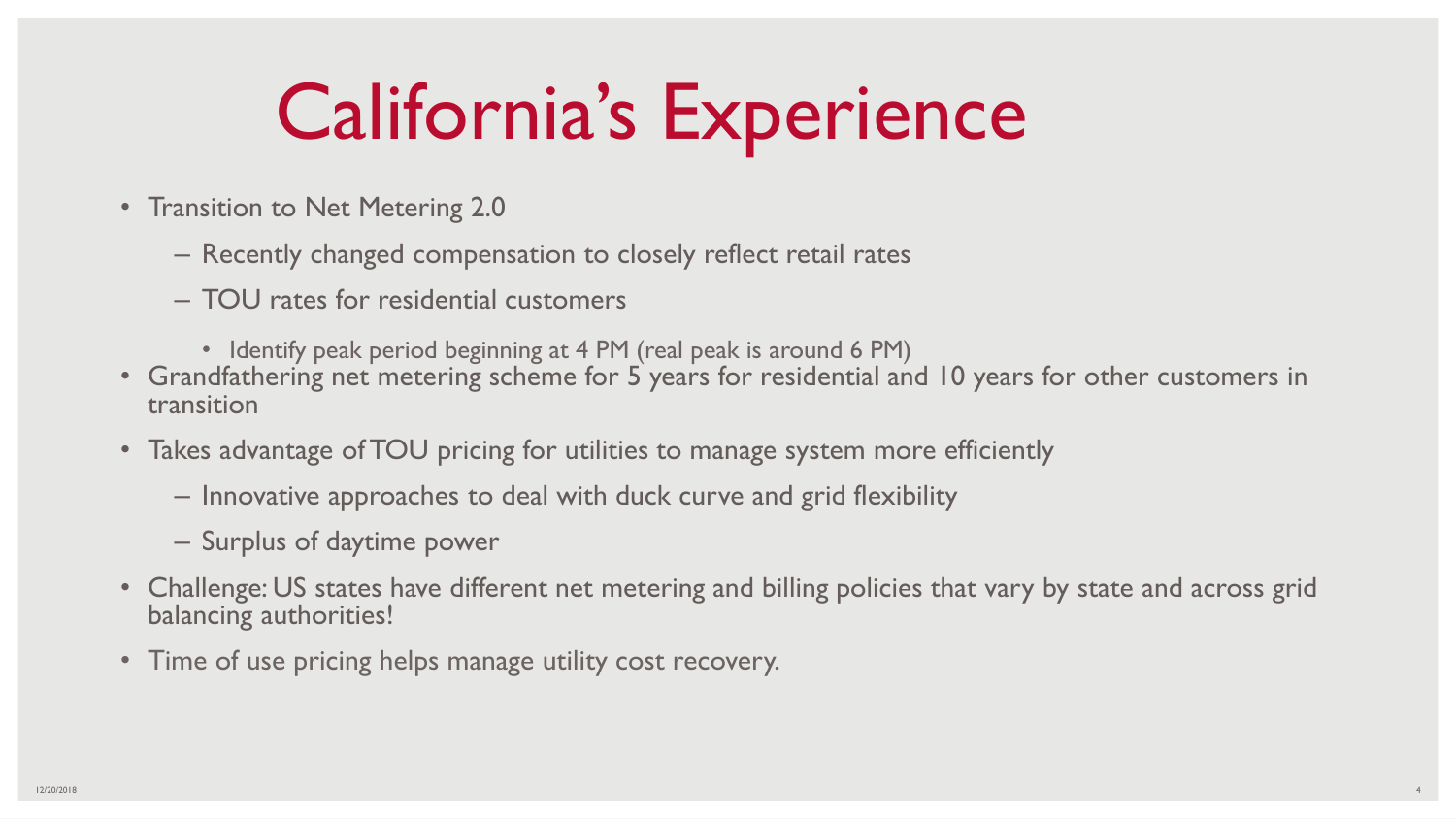### Interconnection fees and non-bypassable charges

- Utility companies in California can now issue one-time interconnection fee for new solar PV customers (ranges from \$120 – 150 USD)
- Non-bypassable charges can be charged, therefore, net metering "credits" cannot forego charges
- Commission to adapt and revise rules in 2019 to account for new market developments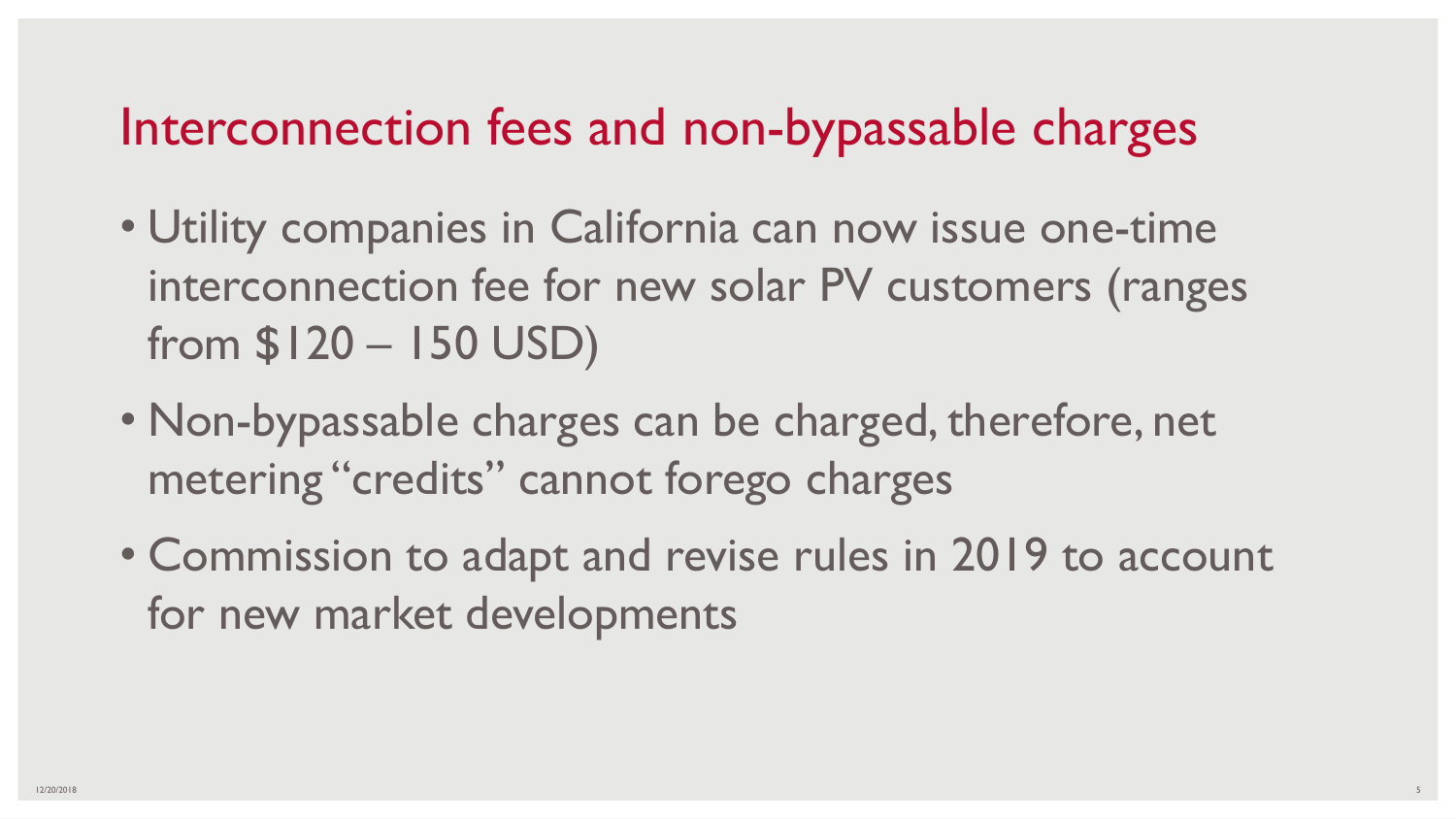### Time-of-use and locational pricing

- Highly distributed and localized costs and benefits of PV to the grid
- Commission established to investigate spatial impacts of distributed PV
- Utilities and customers seek consensus and compromise on cost/benefit framework
- Time-of-use pricing already accounts for changes to system with high penetrations of distributed PV and utility challenges of peak nighttime load management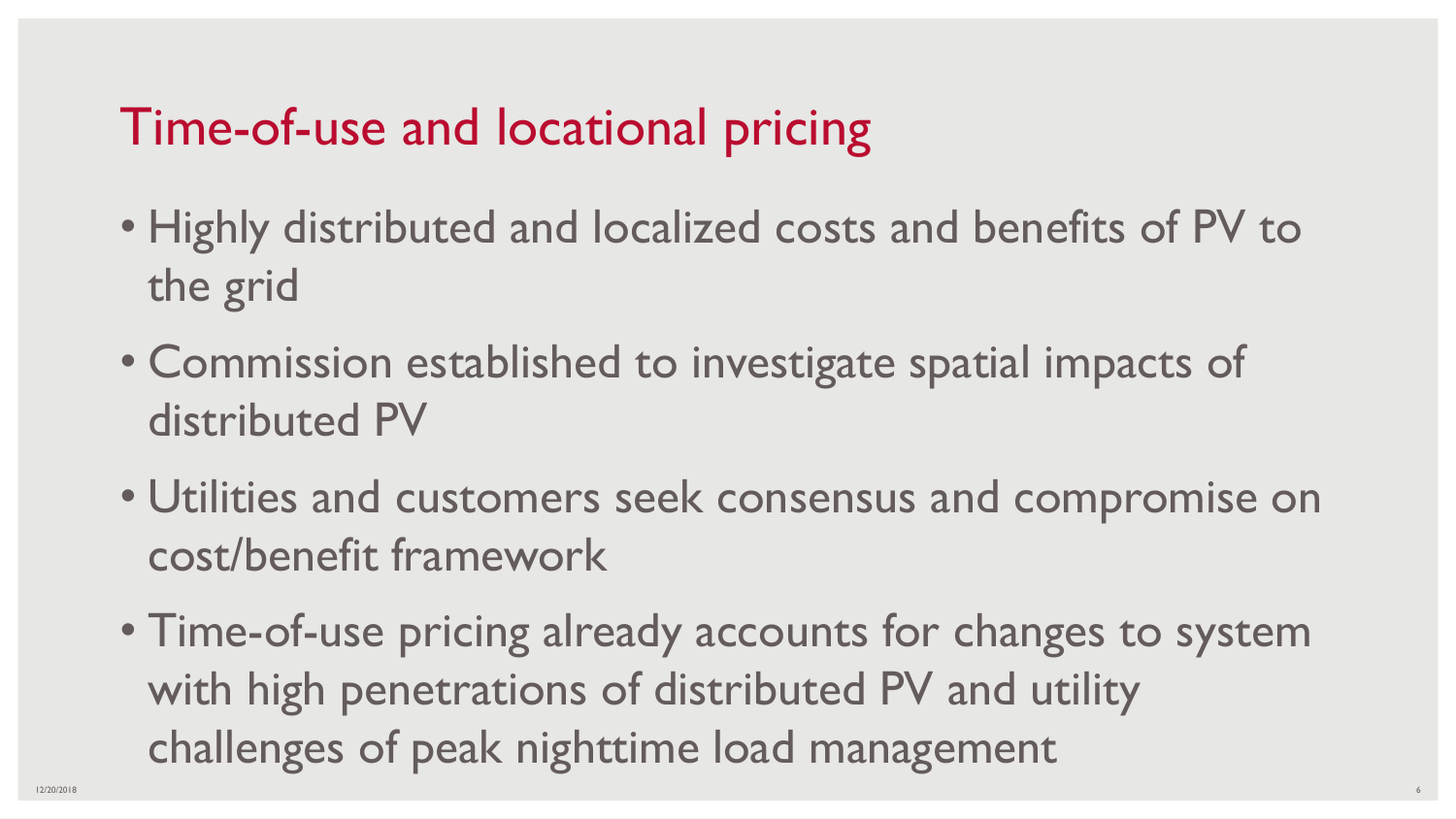# Germany's Experience

- Transition to self-consumption and net metering
	- Why? History of high FIT led to dynamic lowering of FIT
	- Self-consumption makes sense to consumer when FIT level dipped below retail rate of electricity
- Credited at retail rate
- Incentivizes owners to match generation on site
- Potential transition to renewable energy trading at block or community scale
- Multiple policies are used together and not as replacements or substitutes for each other, i.e. FIT, low interest loans, self-consumption, third-party ownership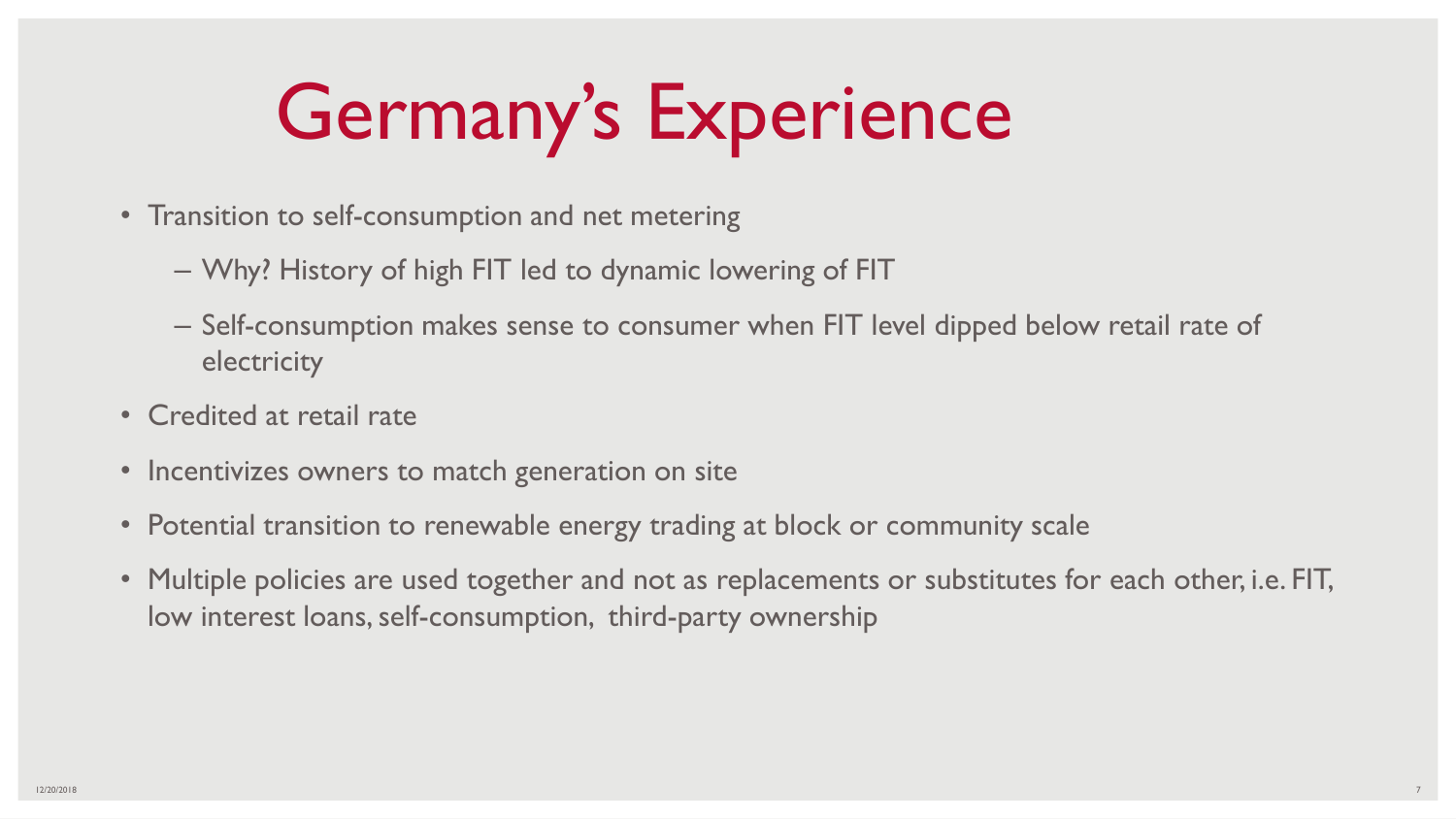### Declining FIT in Germany and slow growth

- Early adoption of FIT led to over-subsidization of new, lower-cost modules
- Feed-in tariff rates set to reduce significantly and halted in 2017
- Encourages more self-consumption
- Has halted growth of installations in new residential solar PV technology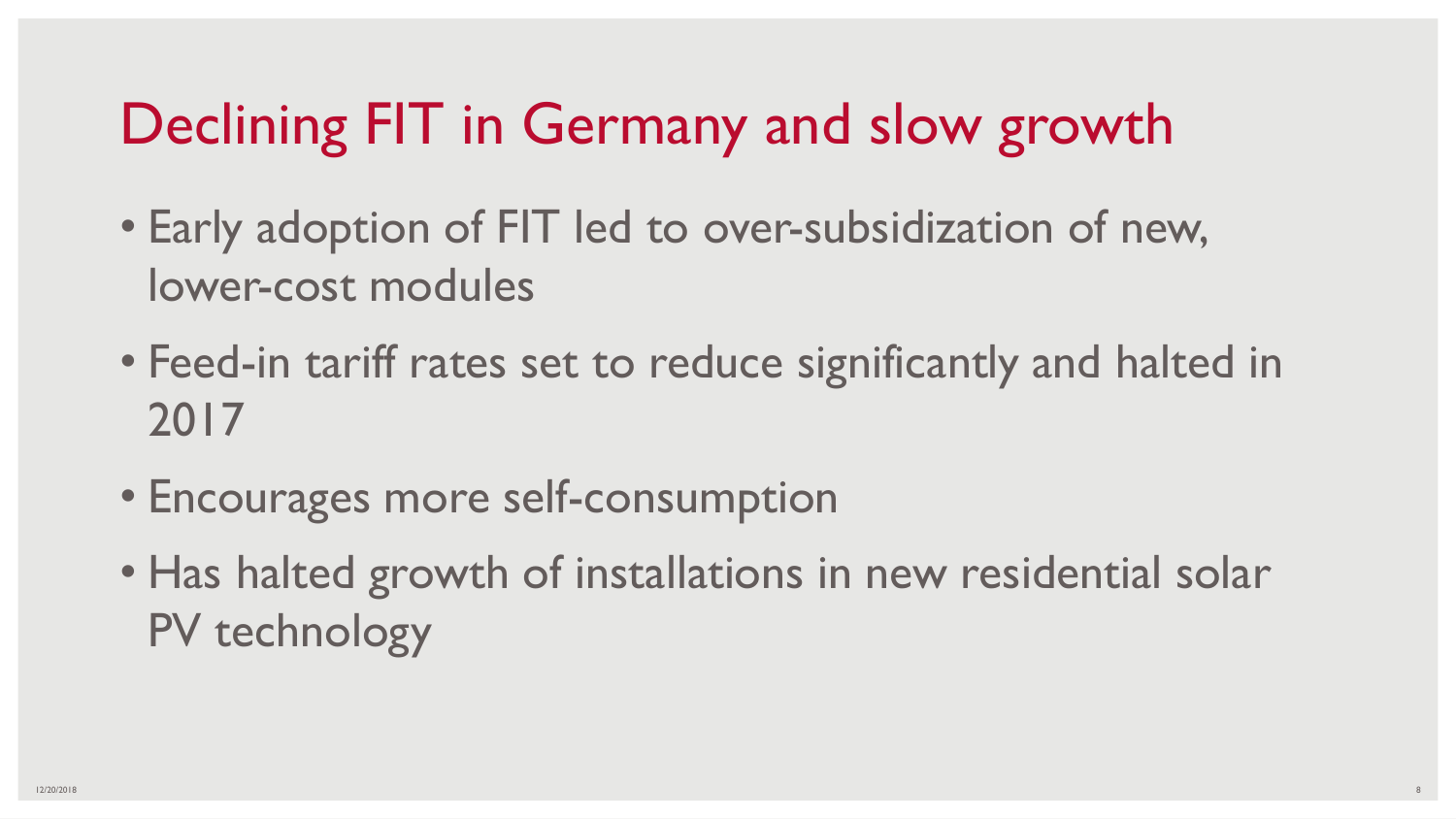# Thailand

- Policy objectives to support self-production and self-consumption in households, government buildings, and commercial enterprise
- Policy to compensate less than retail rate due to utility's concerns of lost revenue and captive consumers
- Issue: Existing grid codes cap power exported through distribution feeder
- Issue: Static versus dynamic buyback rate to lower overall costs
- Issue: Lack of clarity on compensation mechanism if lower than retail rates, how to set appropriate rate to consumers?
- Emerging Policy Ideas: Peer-to-peer solar power purchases via blockchain platform; no utility purchase needed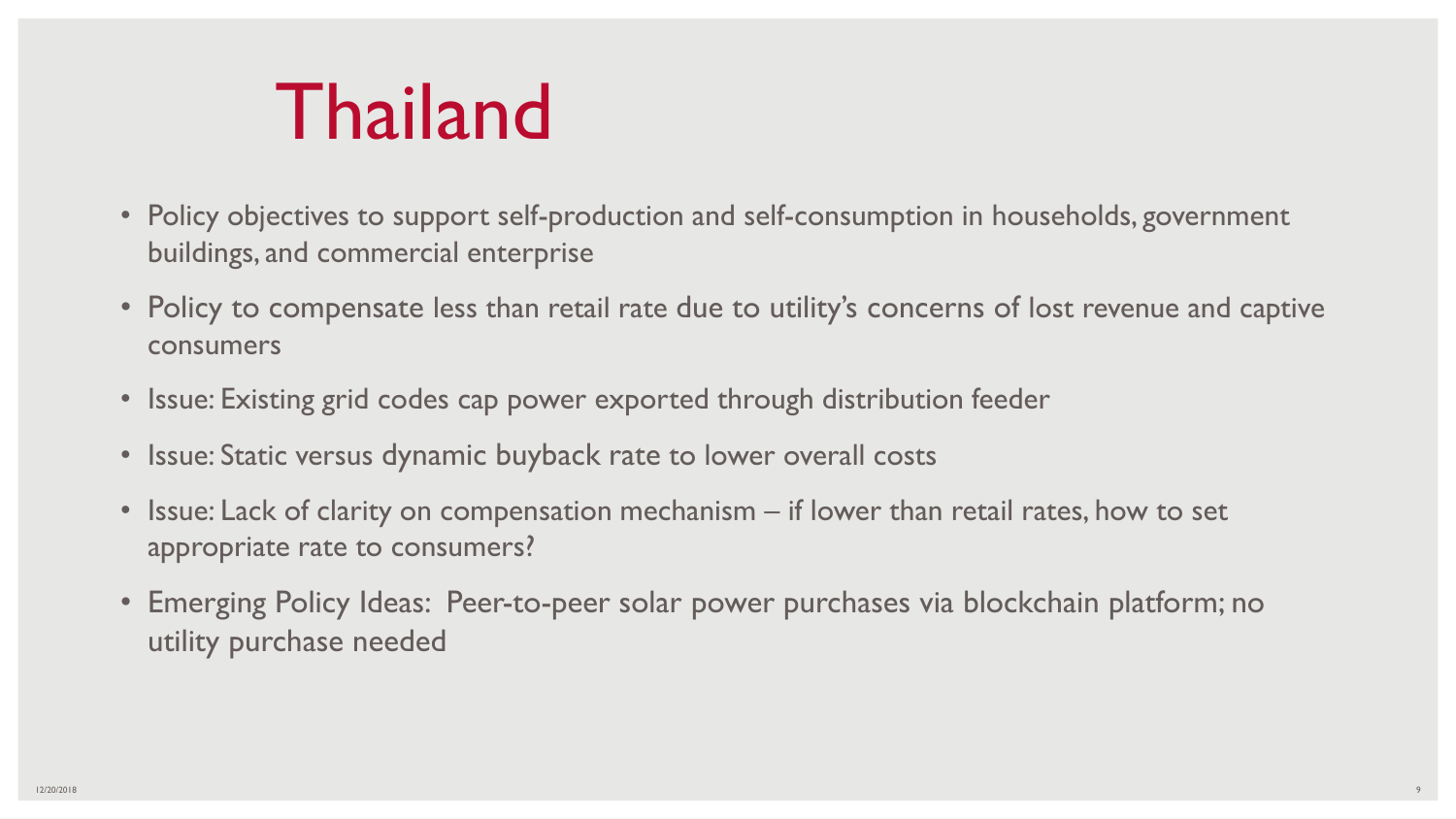### Malaysia's experience

- Malaysia announced net billing scheme in 2016 however, experienced slow uptake
	- Low compensation for excess generation
	- Forfeit of remaining credits after 2 years
	- Burden of metering costs on customers
- 2018 announced switch from net billing to classical net metering
	- Commercial and industrial consumers limited by max installation cap of 75% peak demand
	- Net exports have a floor of 1 kW
	- Small systems do not require feasibility studies (<72 kWp capacity)
	- Switch from capacity to percentage of peak demand-based limits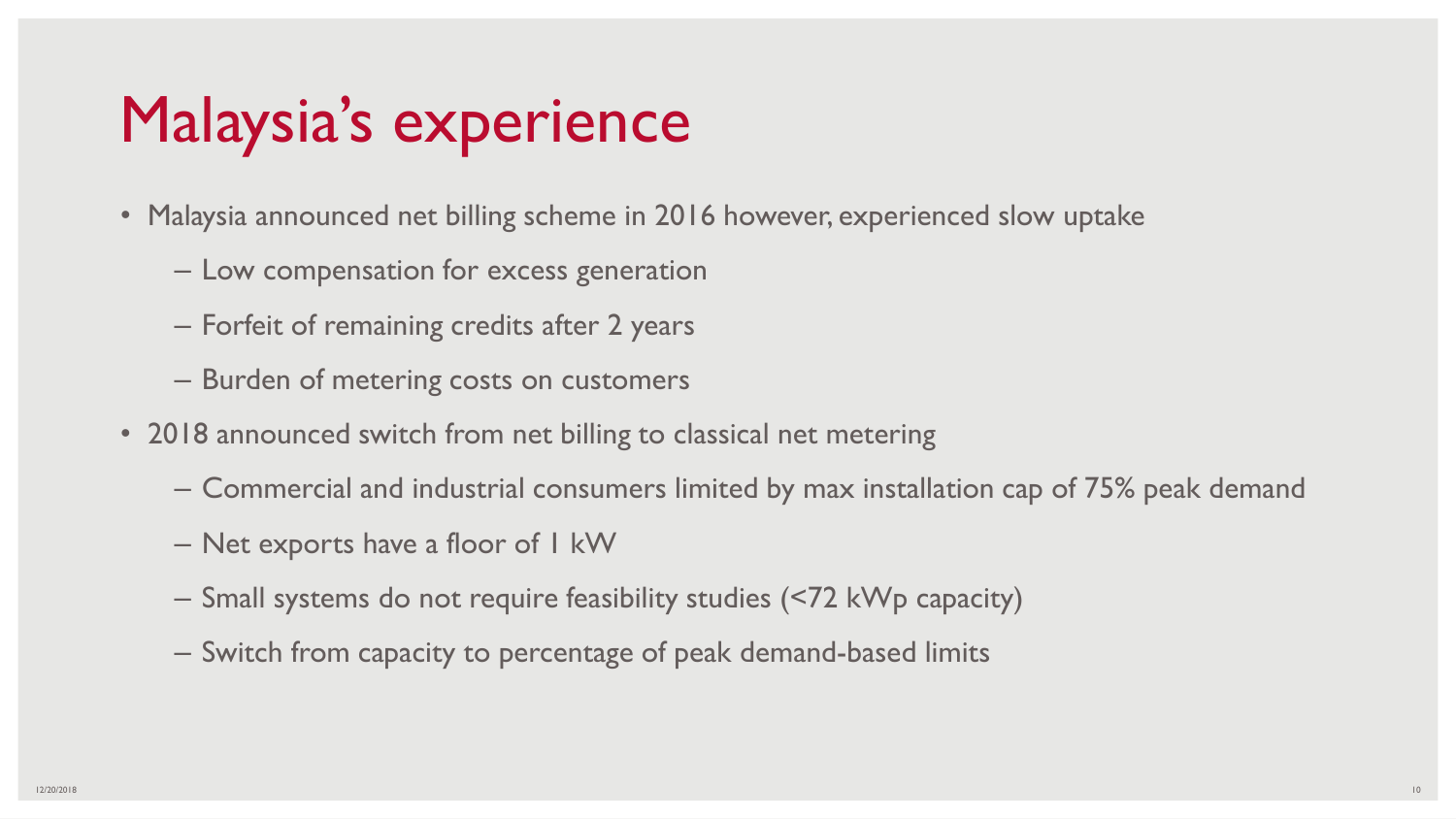## Vietnam

- Nascent rooftop solar market
- 2017 introduced version of net metering

–Resembles "net metering with rolling credits and buyback"

- With low electricity prices, this compensation mechanism could stir support
- Lack of capital investment and surging energy demand growth during peak hours (household air conditioning)
- Solar leasing or third-party ownership mechanisms would also spur adoption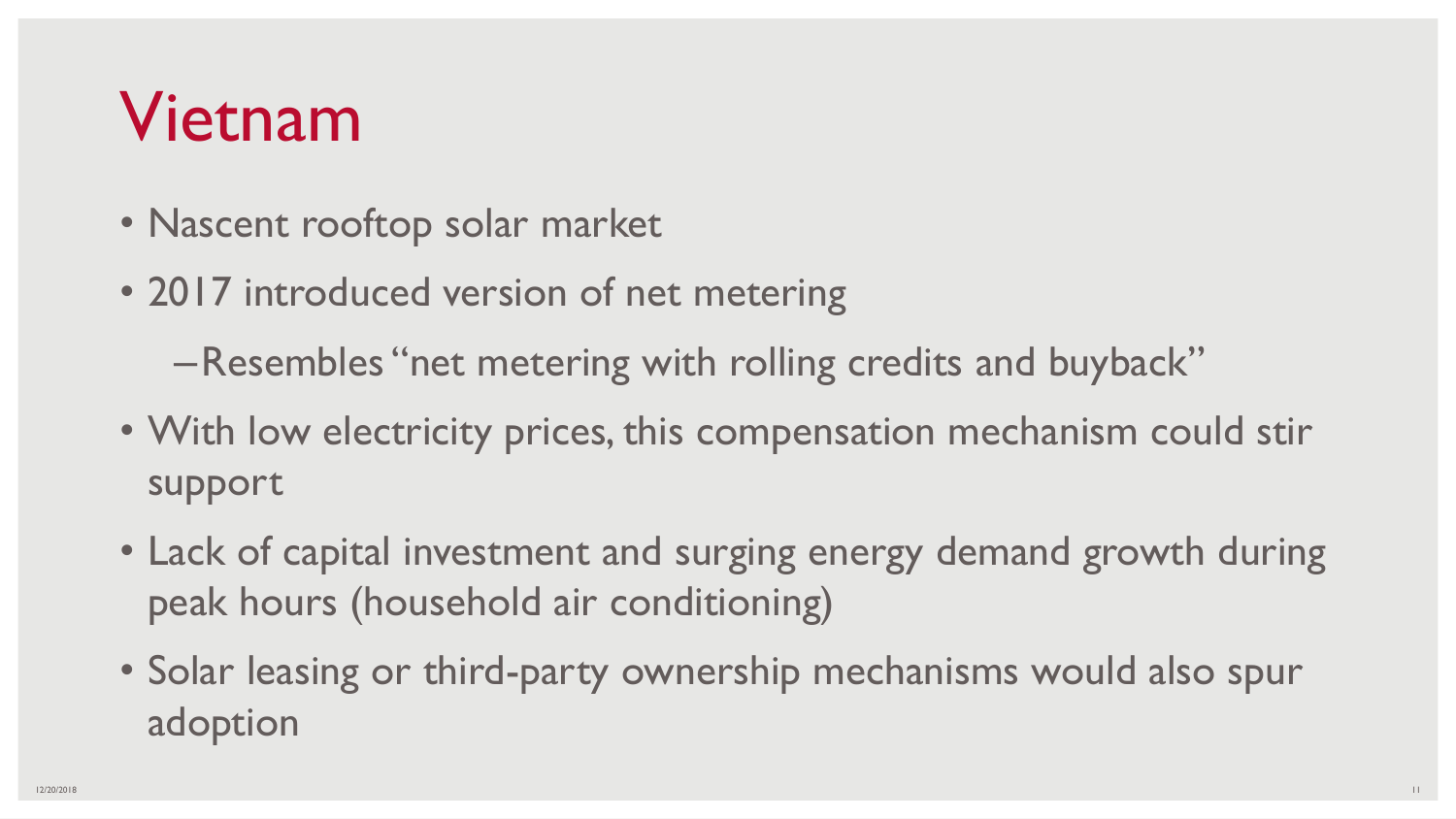## Drivers for the transition

- Timing of generation and changing economics of retail rate tariffs
	- –i.e. "Duck Curve Problem"
- Who pays for utility upgrades (customers or utilities / how are revenues calculated for defecting customers?)
- Equity and fairness for customers and utility companies
- Trends toward utilizing residential energy storage options including batteries to incentivize self-consumption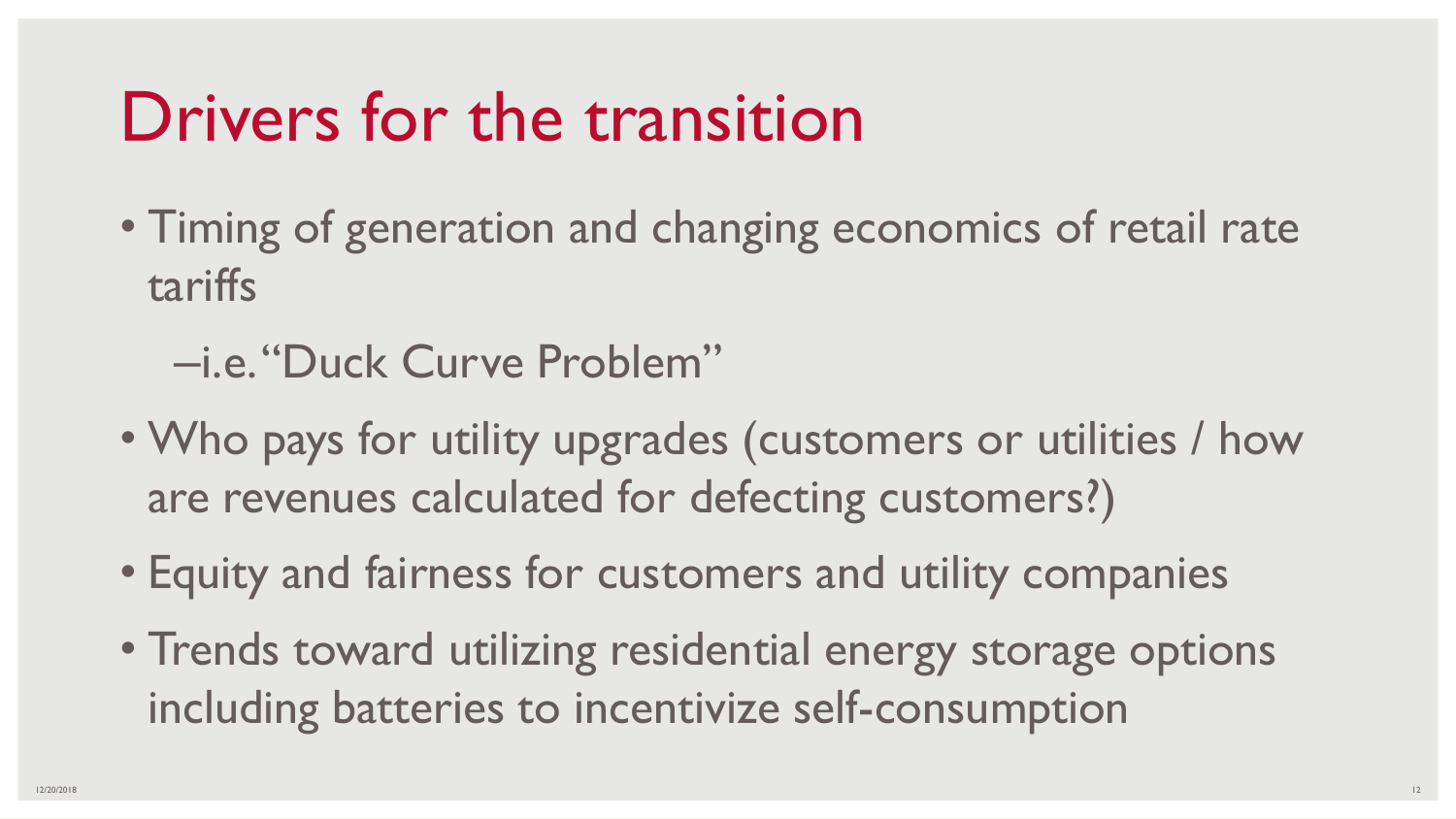## Current motivations and challenges

- Increase adoption of new technologies, preparedness to integrate distributed PV, and stimulate new jobcreating industries
- Reduce energy bills for residential customers
- Defer investments in distribution system equipment for voltage support and frequency regulation
- Modernize the power grid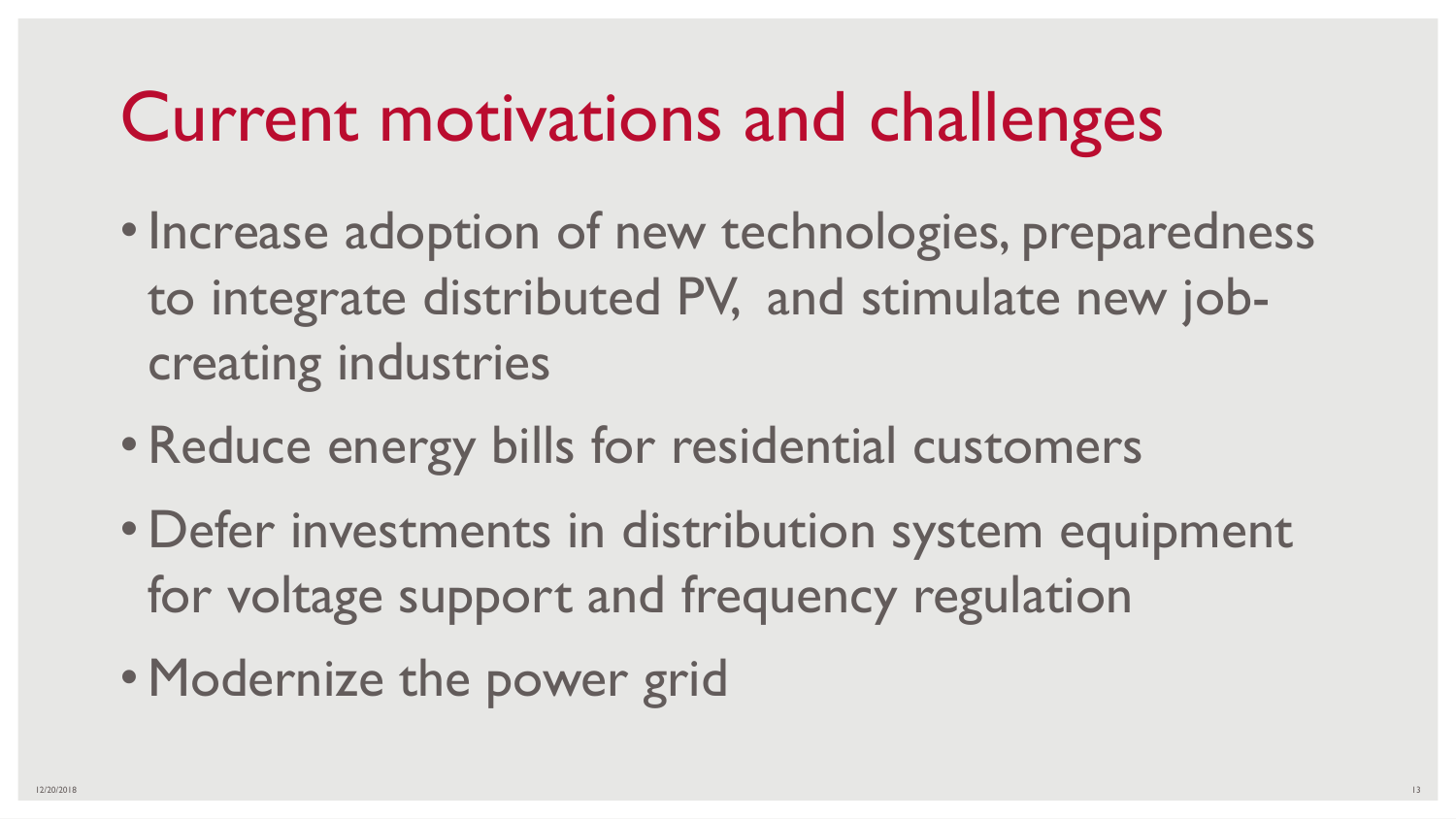## Challenges for compensation mechanisms

- Is self-consumption good for utility companies?
- •What is the value of a kWh produced?
- How do utilities increase the value of kWh produced from rooftop PV?
- Fixed charges and interconnection fees remain potential barrier to adoption
- Policy incentives can drive new industry and develop innovative business models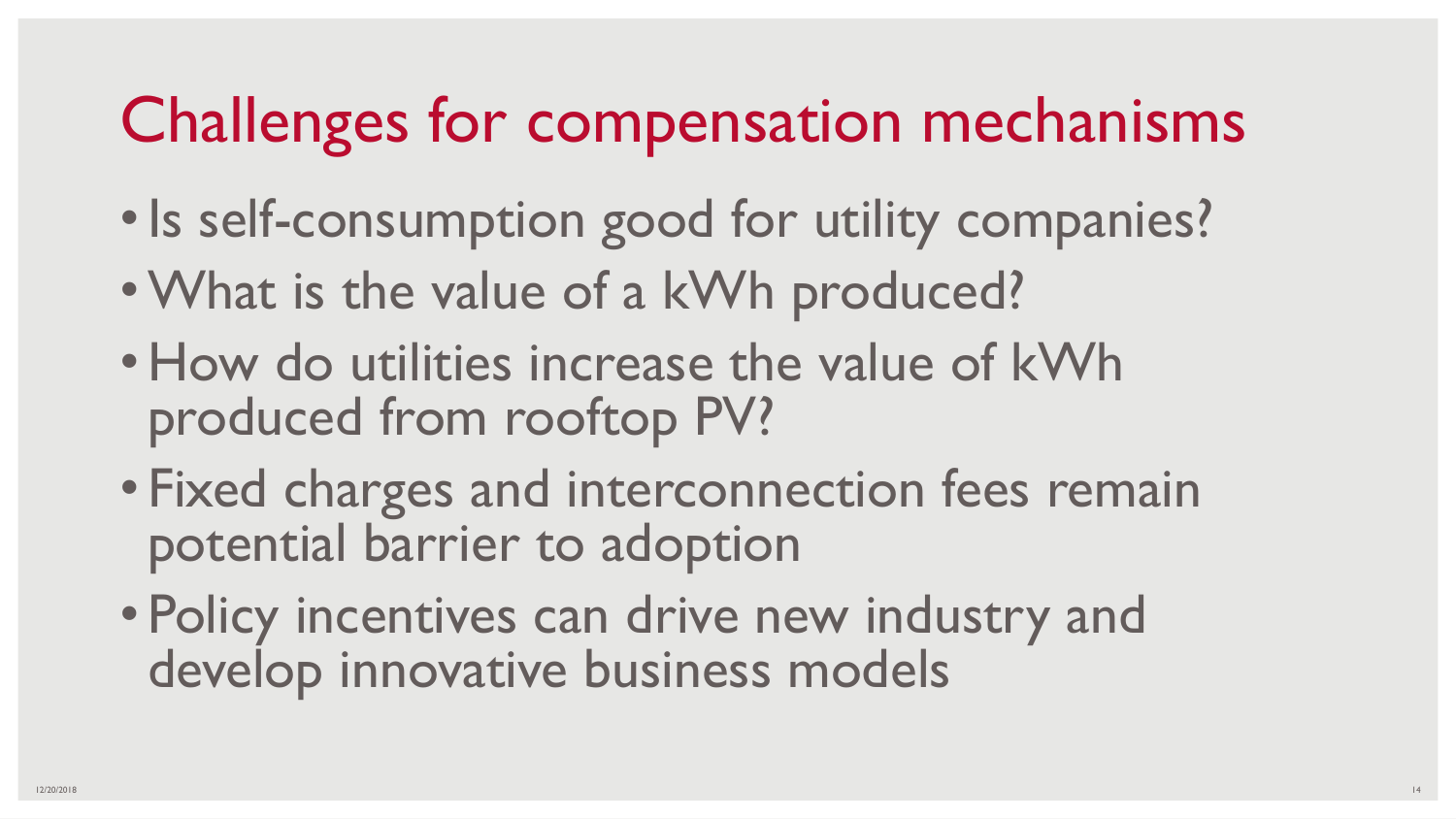### Brief Reviews across Continents

#### **Self Consumption in EU**

In some European countries, NM has been chosen to follow the end of previous support schemes (FIT, Green Certificates)

#### **Self Consumption in the U.S.**

- State with high incentives: Some states (DC & LA's grandfathered projects) authorize NM with rolling credits over an indefinite period for carrying the retail credit forward.
- States that already transitioned from NM to NB: Nevada, Louisiana, Mississipi, Hawaii
- Value of Solar Rate: Arizona is considering it; Minnesota and the City of Austin already implemented it

#### **Self Consumption in Reviewed Developing countries (See Appendix)**

- Simple NM schemes or NB with compensation below the retail rate.
- Various reasons: Malaysia (learned of what's happening in the U.S.); Singapore (avoided cost concept); Thailand (upcoming: attractive economics in comparison to retail price)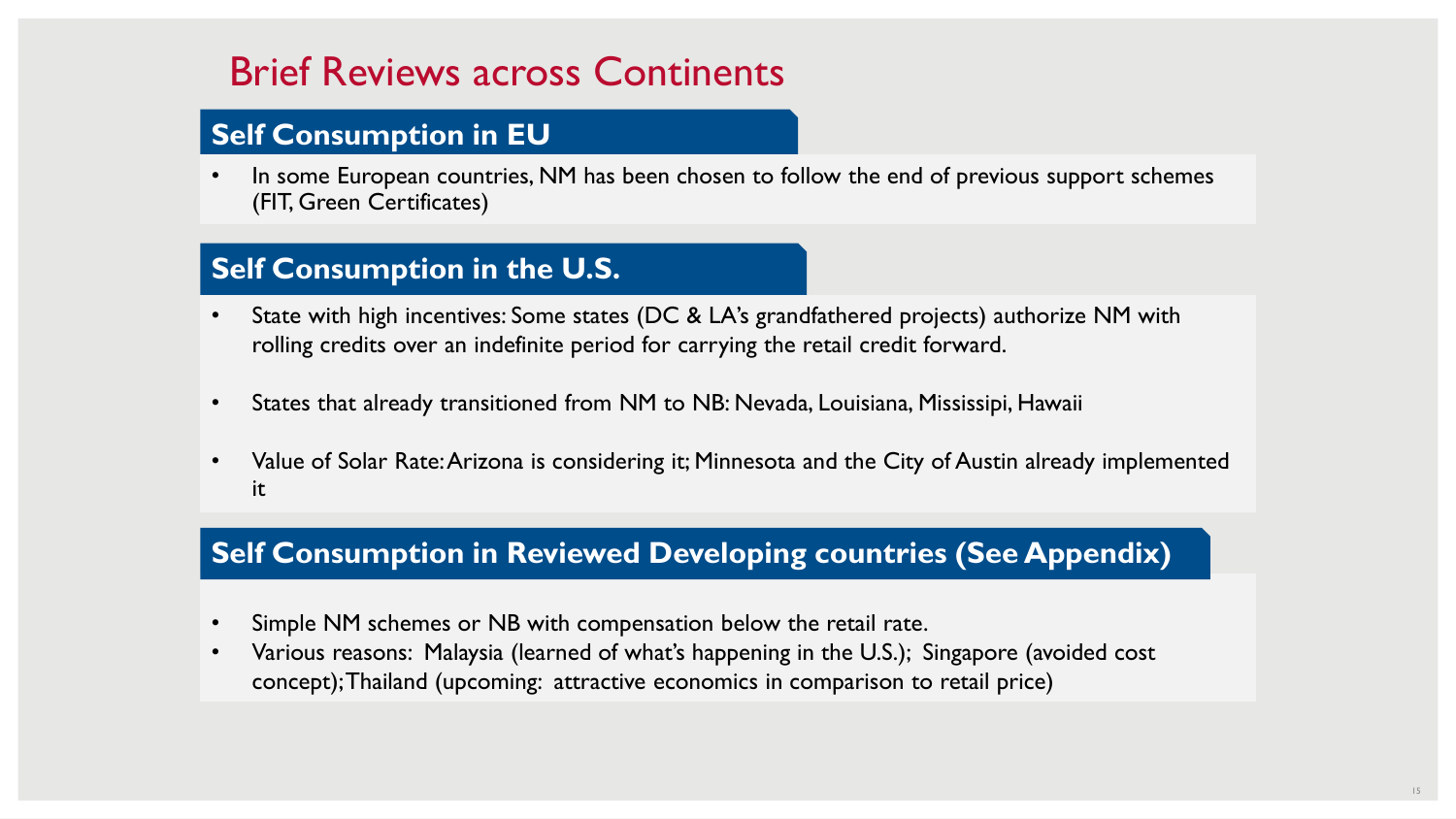# Take-home messages

- There is no "best model" for DPV compensation mechanism.
- Appropriate design depends on market structure, regulatory paradigm on ratemaking, stage of DPV market development, power systems impact, and available technology (e.g., energy storage, blockchain)
- Investors want stable policy for decision-making
- Flexible approach should adapt to emerging trends including transition from feed-in tariff style programs to self-consumption schemes at higher penetrations of distributed renewable energy
- Systems-scale models help alleviate utility impacts and maximize benefits of DPV across stakeholder groups.